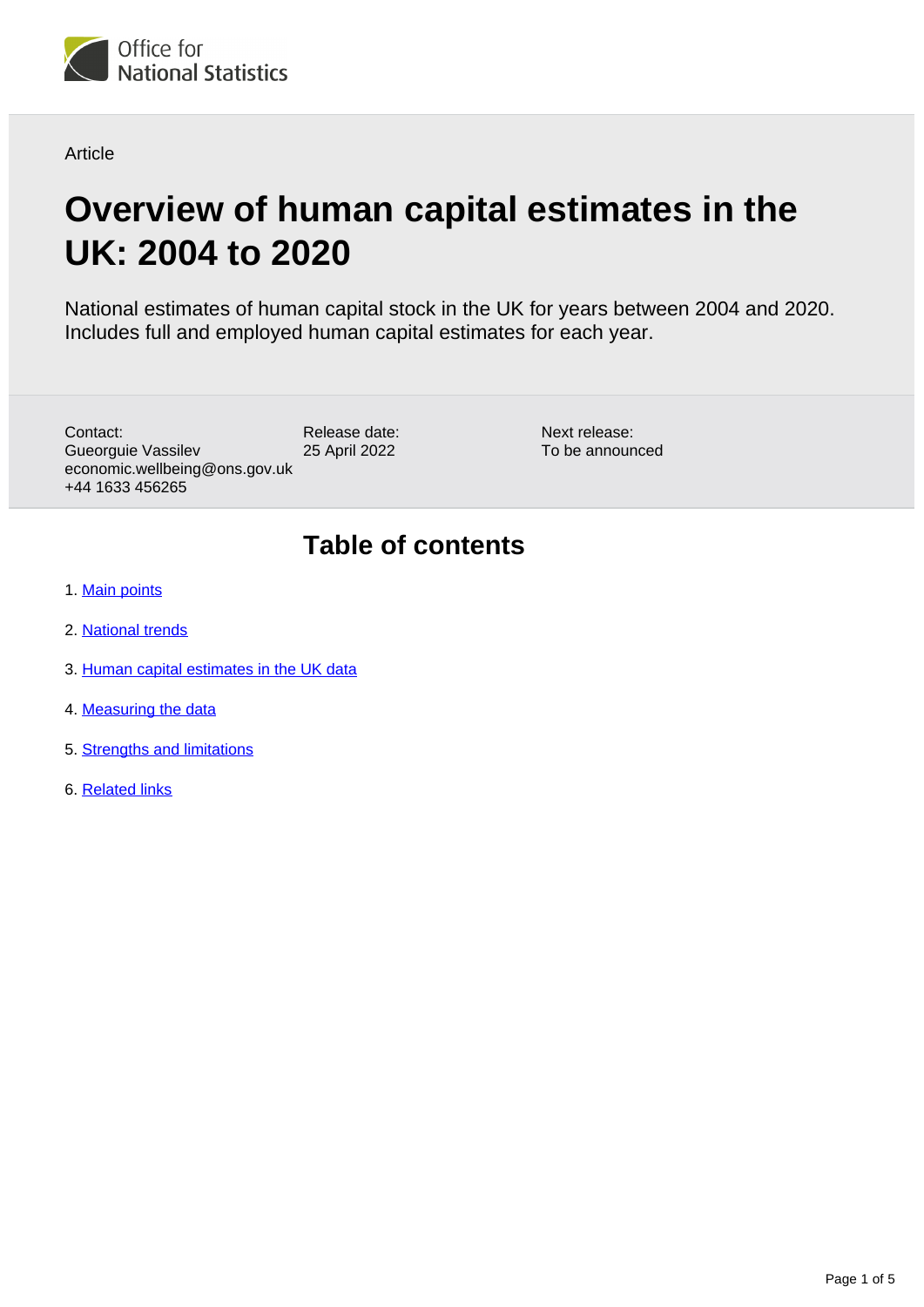## <span id="page-1-0"></span>**1 . Main points**

- In 2020, the UK's full human capital stock, as measured by the projected lifetime earnings of working age people, was worth £23.8 trillion.
- Annual growth of the UK's total lifetime earnings was 1.2% in 2020, the strongest growth seen since 2011.
- In 2020, the UK's lifetime earnings per head also grew annually by 1.2% to £566,000.
- Total lifetime earnings grew in 2020 mainly because of an increase in educational attainment 1.2 million more people had a PhD, master's or undergraduate degree (or equivalent) as their highest qualification level when compared with 2019.
- Women's total lifetime earnings increased by 8.6% in 2020 when compared with 2010 (now accounting for £9.2 trillion), while men's total lifetime earnings increased by 6.5% over the same period.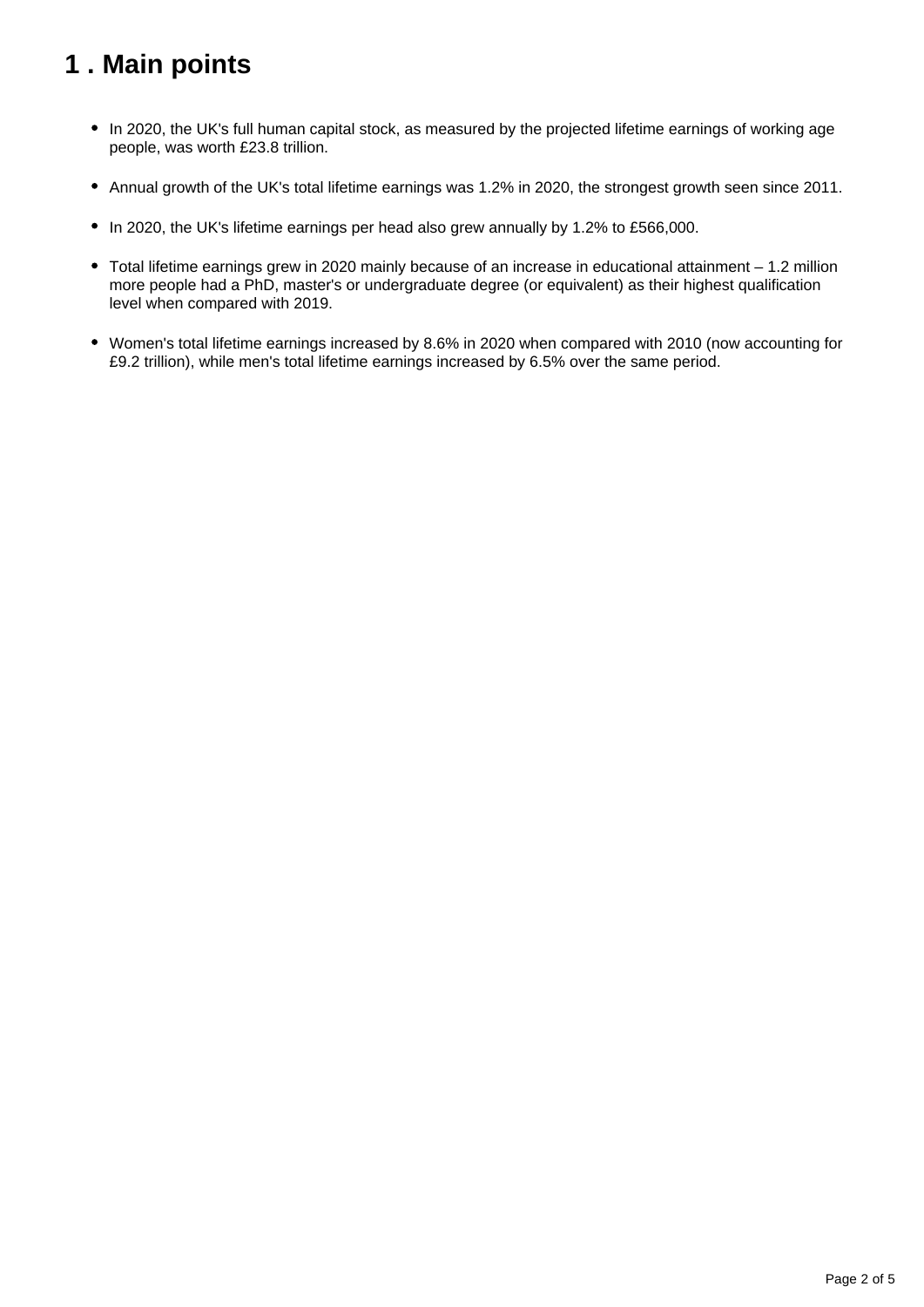## <span id="page-2-0"></span>**2 . National trends**

In this analysis, human capital is measured through people's projected lifetime earnings. More generally, human capital is a measure of the "knowledge, skills, competencies and attributes embodied in individuals that facilitate the creation of personal, social and economic well-being" – read more in the OECD Executive Summary, The [Well-being of Nations: The Role of Human and Social Capital \(PDF, 292KB\)](https://www.oecd.org/education/innovation-education/1870573.pdf). The value of the UK's full human capital stock, accounting for the human capital of people who are either employed or unemployed, was £23.8 trillion in 2020. This was a 1.2% increase in real terms when compared with 2019, and is the strongest annual growth since 2011.

#### **Figure 1: Total lifetime earnings grew strongly in 2020, ending a period of slow growth**

#### **Growth rates of real full human capital stock, UK, 2004 to 2020**

### Figure 1: Total lifetime earnings grew strongly in 2020, ending a period of slow growth



Growth rates of real full human capital stock, UK, 2004 to 2020

#### **Source: Office for National Statistics – Annual Population Survey and Labour Force Survey**

#### **Notes:**

- 1. Real figures are in 2020 value.
- 2. The core methodology has been updated whereby the number of qualification levels has increased from six to seven. Please see the [measuring the data](https://www.ons.gov.uk/peoplepopulationandcommunity/wellbeing/articles/humancapitalestimates/2004to2020#measuring-the-data) section for more information.

The increase in total lifetime earnings can be mainly explained by the rise in the number of working age people (those aged 16 to 65 years) with at least an undergraduate degree or equivalent as their highest level of qualification. It is worth noting that an individual with a higher educational attainment will have higher lifetime earnings, on average, than if that same individual had a lower educational attainment. In 2020, the number of working age people with a master's or PhD qualification grew by 10.9% to 5.1 million when compared with 2019. Similarly, the number of people whose highest qualification was an undergraduate degree or equivalent grew by 7.5% to 9.4 million over the same period.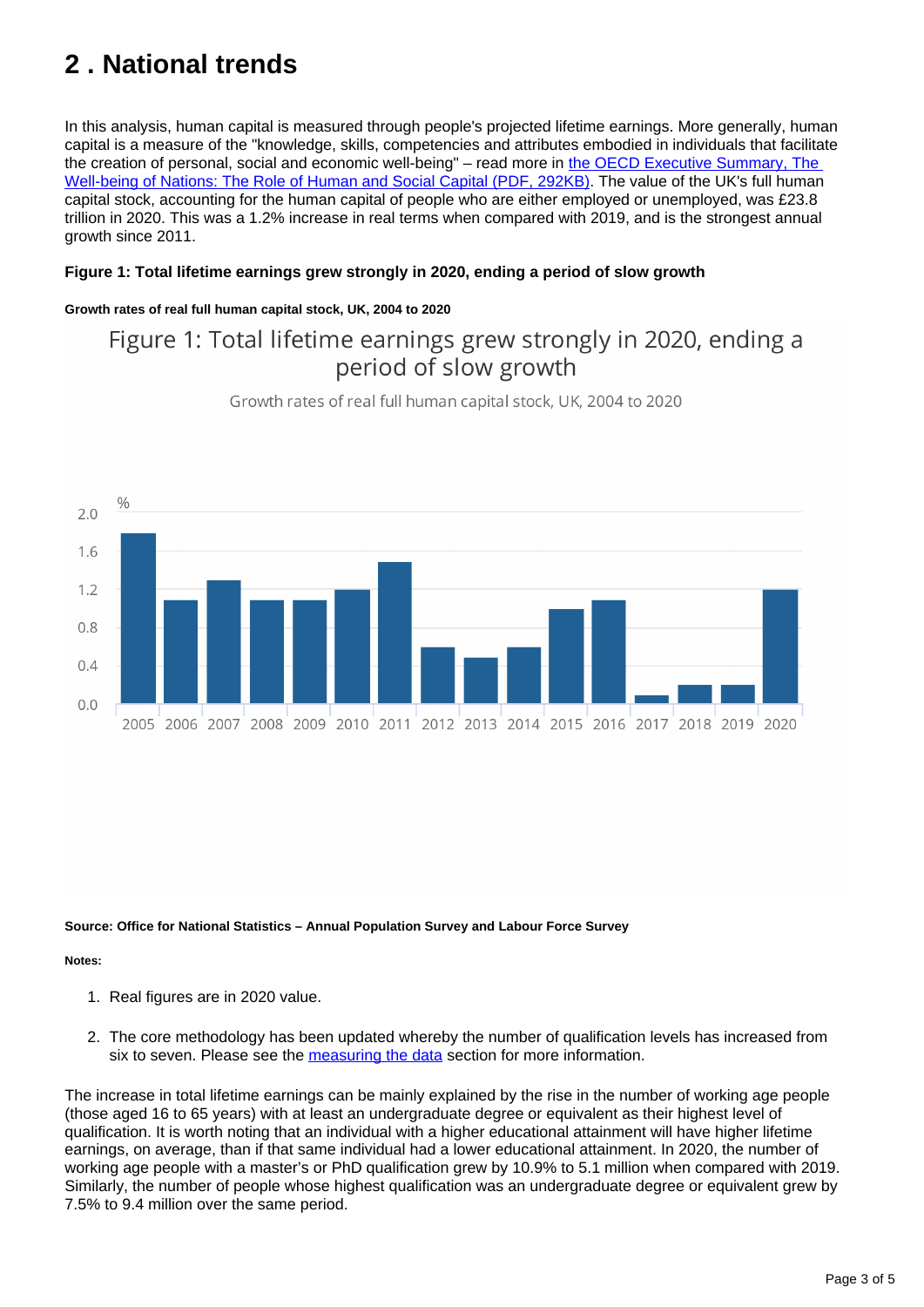Further data on human capital stocks, including contributions to total lifetime earnings split by age, sex and highest qualification level, can be found in the [associated data tables](https://www.ons.gov.uk/peoplepopulationandcommunity/wellbeing/datasets/humancapitalestimatessupplementarytables). Fuller analysis of trends, including regional information, will be provided later in 2022.

### <span id="page-3-0"></span>**3 . Human capital estimates in the UK data**

[Human capital estimates: supplementary tables](https://www.ons.gov.uk/peoplepopulationandcommunity/wellbeing/datasets/humancapitalestimatessupplementarytables)

Dataset | Last updated 25 April 2022

Human capital stock and per head values, equating to lifetime labour earnings, supplementary to human capital stock publications.

### <span id="page-3-1"></span>**4 . Measuring the data**

### **Updates to methodology**

Our previous core methodology can be found in [our Measuring the UK's Human Capital Stock methodology](http://www.ons.gov.uk/ons/guide-method/user-guidance/well-being/publications/human-capital---methodology-paper.pdf)  [guidance \(PDF, 208KB\)](http://www.ons.gov.uk/ons/guide-method/user-guidance/well-being/publications/human-capital---methodology-paper.pdf). This involved calculating earnings by age, sex and highest qualification level, where highest qualification level was grouped into six levels including "Degree or equivalent". We have now adjusted the core methodology so that "Degree or equivalent" is separated out into "Undergraduate degree or equivalent" and "Master's degree or PhD". This followed on from experimental work in our last release that derived this for the first time. This adjustment allows us to see the lifetime earnings premiums for those with undergraduate degrees and master's/PhD level qualifications separately and will also improve the measurement of our human capital stock value.

We have additionally moved to using the Törnqvist index to more accurately measure how real human capital changes over time. For further recent updates to our methodology, see [the Methodology developments section of](https://www.ons.gov.uk/peoplepopulationandcommunity/wellbeing/articles/humancapitalestimates/2004to2018#methodology-developments)  [our Human capital estimates in the UK: 2004 to 2018 article.](https://www.ons.gov.uk/peoplepopulationandcommunity/wellbeing/articles/humancapitalestimates/2004to2018#methodology-developments)

### **Full and employed human capital**

Full and employed human capital estimates are provided in this bulletin. Full human capital estimates assume that unemployed people have the same lifetime earnings as those who are employed with the same age, sex, and highest qualification, whether they are currently employed or not. Under employed human capital methodology, those who are unemployed are assumed to have zero human capital. In both full and employed human capital estimates, inactive individuals (those not seeking work) are assumed to have no human capital. We refer to full human capital estimates in this release, unless stated otherwise.

### <span id="page-3-2"></span>**5 . Strengths and limitations**

As outlined in [our Measuring the UK's Human Capital Stock methodology guidance \(PDF, 208KB\),](http://www.ons.gov.uk/ons/guide-method/user-guidance/well-being/publications/human-capital---methodology-paper.pdf) there are several assumptions that go into deriving human capital stocks through projected lifetime earnings.

One assumption of the current human capital methodology is that future trends are projected from current-year trends. This could be seen as a limitation in 2020, because of the coronavirus (COVID-19) pandemic's effect on earnings and mortality rates. We therefore adjusted individuals' earnings and the mortality rates that are projected forward so that they better reflected the levels seen before the coronavirus pandemic. These adjusted earnings and mortality rates were used to calculate projected lifetime earnings, which were then compared with the estimates that used the original methodology. This analysis showed little difference between the estimates derived from the original and adjusted methods, and as a result we have not changed the methodology in 2020. Data tables showing this analysis can be found in our [supplementary tables](https://www.ons.gov.uk/peoplepopulationandcommunity/wellbeing/datasets/humancapitalestimatessupplementarytables).